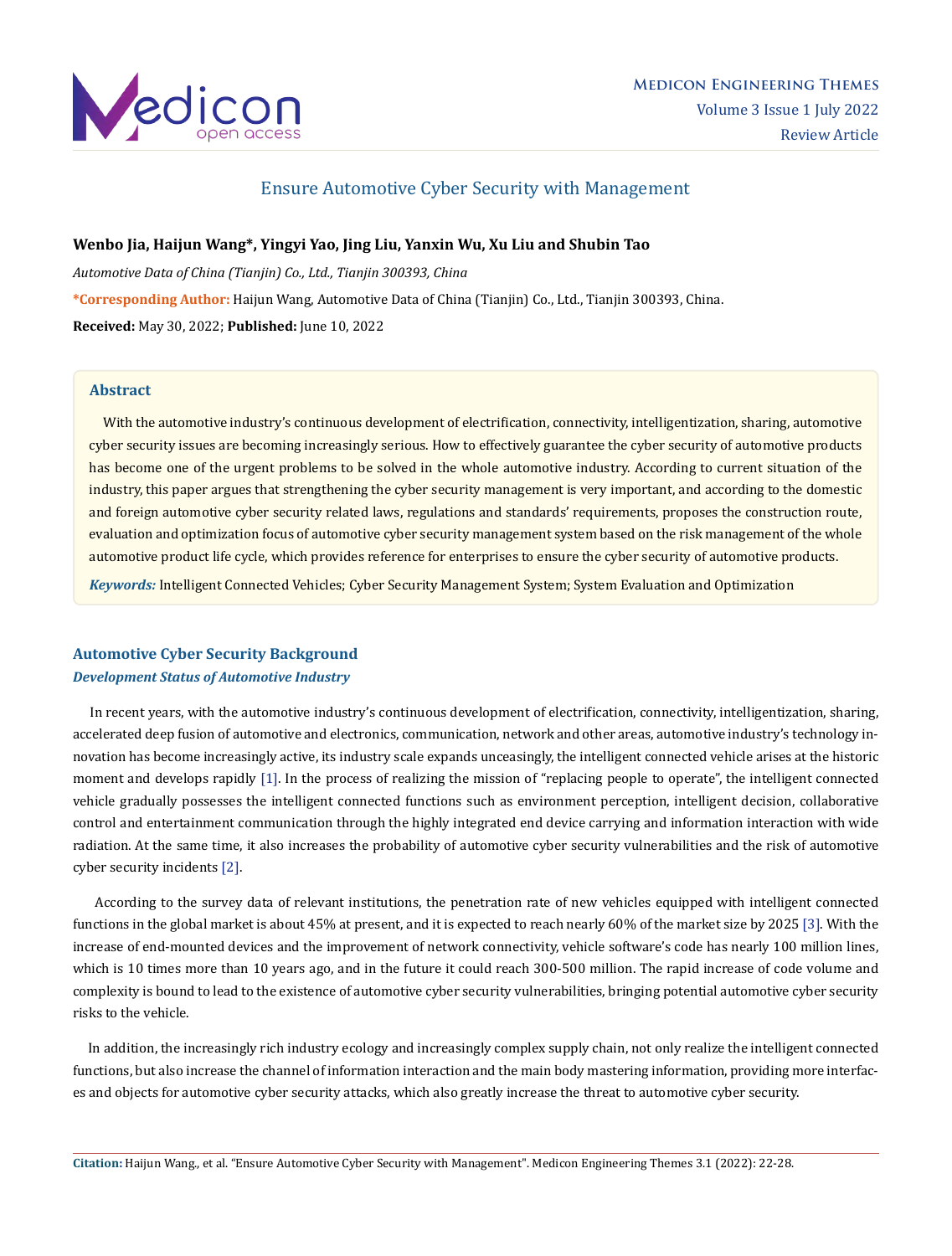In July 2015, Fiat Chrysler USA announced to recall about 1.4 million vehicles with software vulnerabilities [4], becoming the first vehicle manufacturer to recall vehicles due to hacker risk. Since then, the automotive industry has opened a new era of intelligent connected vehicles' cyber security. According to statistics, since 2010, there have been more than 900 public reports of automotive cyber security incidents. Compared with 2018, the number of incidents in 2021 has increased by more than 225% [5]. The overall number of security incidents is rising year by year, and the harm of security incidents is getting worse.

 Therefore, the automotive cyber security has become the main constraint factor of the intelligent connected vehicle in the vehicle's connectivity and intelligentization, how to ensure the automotive cyber security has become one of the urgent problems to be solved by the major automotive manufacturers.

#### *Status of International Regulatory Policies*

 In order to better deal with the automotive cyber security problems brought by the development of the industry, various international organizations have issued regulations and standards related to automotive cyber security, strengthening the supervision of automotive product cyber security with regulations and standards. On June 25, 2020, UN/WP29 issued the *Regulation No. 155 Uniform Provisions Concerning the Approval of Vehicles with Regards to Cyber Security and Cyber Security Management System* [6], which clearly puts forward the cyber security requirements for automotive manufacturers and automotive products. The EU has also introduced new requirements for all new models entering the EU market to comply with R155 requirement by July 2022, and all models in Europe by July 2024.

### *Status of China's Regulatory Policies*

 In view of the increasingly complex regulatory environment of automotive cyber security, China has constantly issued relevant regulatory policies. Among them, published in 2021 *Opinions on Strengthening the Access Management of the Intelligent Connected Vehicle Manufacturers and Products* [7], clearly put forward to strengthen enterprises' cyber security ability. Enterprises should set up cyber security management system, implement the cyber security level protection system and real-name registration management requirements for connected vehicles' cards in accordance with the law, clear responsibility, head of the department of cyber security. Enterprises also should have the technical measures to protect the automotive electronic and electrical systems, components and functions from cyber threats, and have the technical conditions to detect and dispose of automotive cyber security risks and cyber security defects and vulnerabilities to ensure that the vehicles and their functions are protected and ensure the safe operation of the vehicles.

 To sum up, cyber security has become a major issue that cannot be ignored in the automotive industry. Major automotive manufacturers and relevant suppliers should actively respond to this development situation to ensure products' cyber security.

## **Importance of Cyber Security Management**

 In the field of security, the industry generally believes that the management decides 70%, the technology decides 30% [8]. For enterprises, to ensure the automotive cyber security of products, it is necessary not only to have corresponding cyber security technology strategy and means, but also to have security management measures. Only by paying equal attention to technology and management, can enterprises ensure that the cyber security risks of products are minimized, achieve the cyber security goals of enterprises and products, provide reliable services, and ensure the normal operation of products. So the cyber security management has become the top priority of the enterprise to ensure the cyber security, and the cyber security management is also one of the important ways to ensure that security technical means plays a normal role. The fundamental purpose of cyber security management is to standardize and constrain related cyber security activities, implement the requirements of cyber security strategy, so as to give play to the role of cyber security technology. The specific form of cyber security management is the introduction, publicity, implementation, supervision and inspection of cyber security management norms and systems. Therefore, the establishment of cyber security management system is an indispensable and important management means to ensure products' cyber security.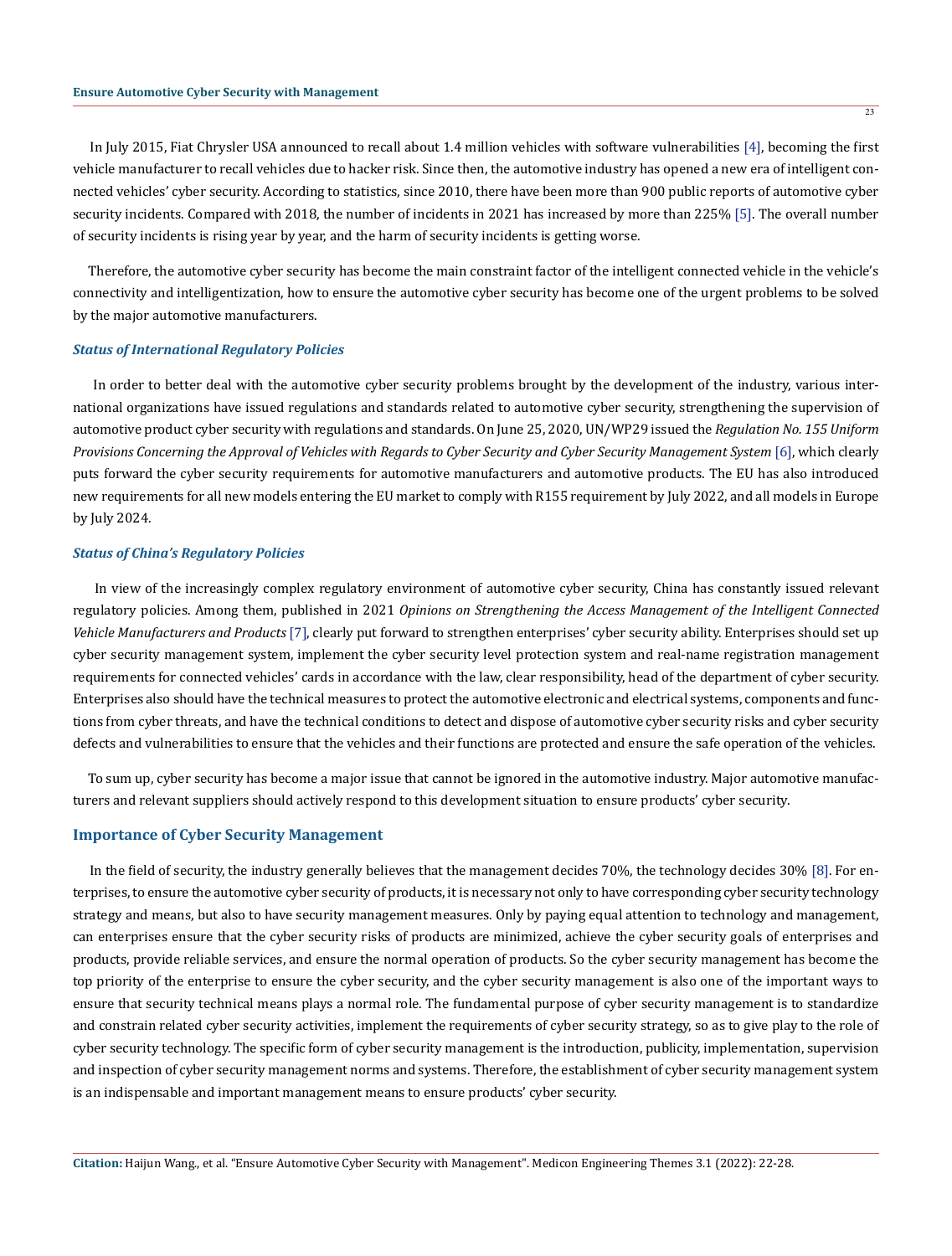In addition, the construction of the cyber security management system is also the emphasis and publicity of the concept of "automotive cyber security" in the enterprise level, which also helps enterprises to deepen the concept of "automotive cyber security" at the level of consciousness, create an atmosphere of "automotive cyber security", and ensure products' cyber security in the source.

## **Cyber Security Management System**

#### *Basic Contents of Cyber Security Management System*

 Based on the requirements of I*SO/SAE 21434 Road Vehicles - Cyber security Engineering [9], UN/WP.29 R155, Opinions on Strengthening the Access Management of the Intelligent Connected Vehicle Manufacturers and Products, and Regulations on the Management of Security Vulnerabilities in Network Products* [10], we propose an automotive cyber security management system based on the cyber security risk management of the whole life cycle of automotive products. As shown in the Fig. 1, it mainly covers organizational management and product life cycle management two parts.



Organizational management includes governance culture, information sharing, supplier management, project management and system audit five parts. Its specific content includes:

 *Governance culture:* define the organizational structure of automotive cyber security management, clarify the objectives of automotive cyber security management system, formulate management system guidelines and strategies;

 *Information sharing:* define the management scope of cyber security information, clarify the classification standards of cyber security information, control information application, information approval, information release, information deletion and other links to ensure the confidentiality and security of shared information;

 *Supplier management:* establish supplier cyber security management system, strengthen the cyber security management requirements of relevant suppliers;

 *Project management:* clear responsibility allocation of various activities, develop cyber security activity plans, define tailoring principles and so on;

 *System audit:* establish the management process of internal audit and management review of cyber security management system, clarify the specific inspection content, inspection items and inspection methods of internal audit, and ensure the suitability, adequacy and effectiveness of the operation of the cyber security management system.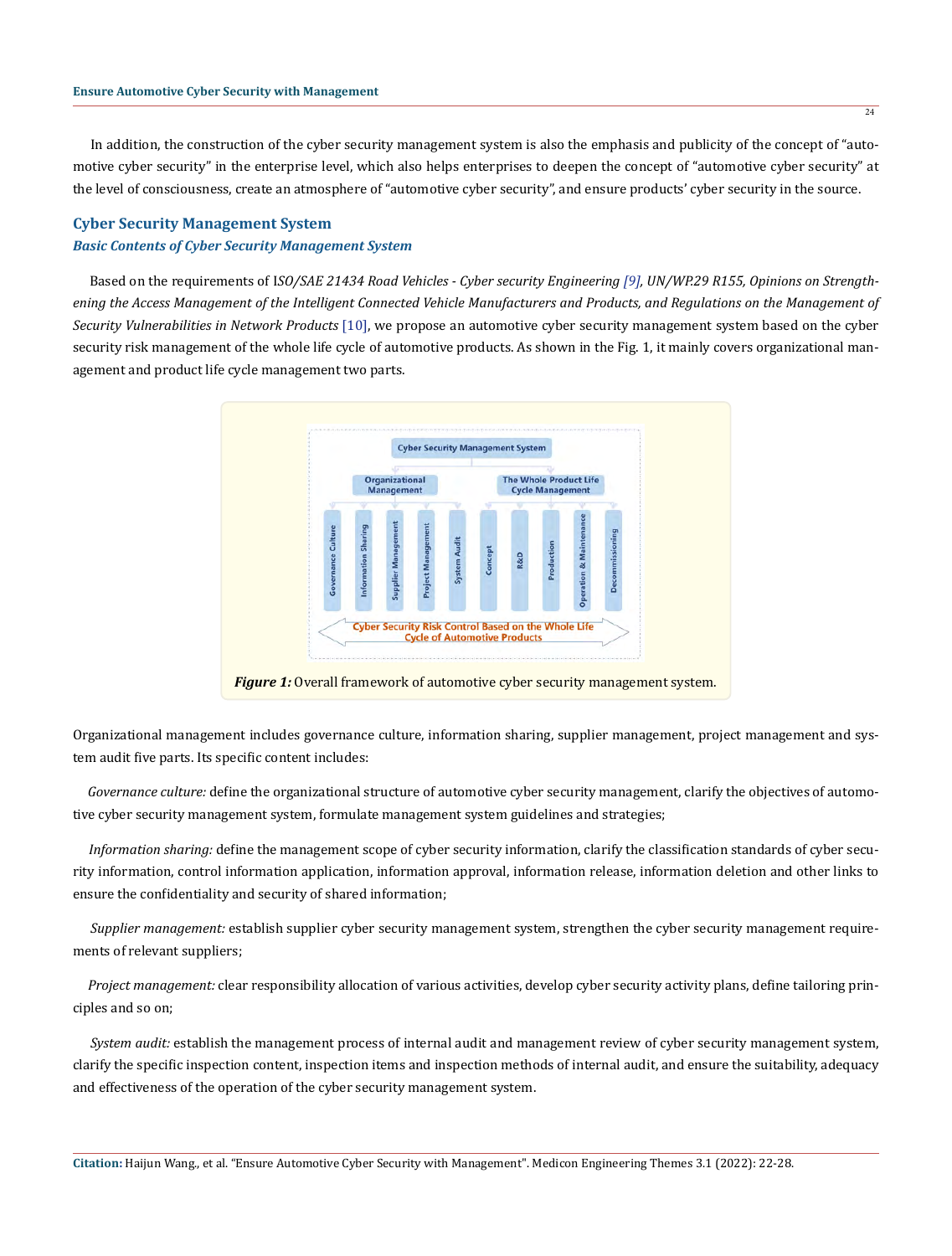The whole product life cycle management includes concept, research and development, production, operation and maintenance, and decommission stages, including:

 *Concept phase & research and development phase:* establish a cyber security development management process that integrates with the existing development process, clear personnel responsibilities and division of labor, match valve nodes, define input and output, integrate items identification, risk assessment, cyber security goals and concept formulation, integration and verification, validation and other cyber security activities;

 *Production stage:* formulate and implement the cyber security production control plan to ensure that the cyber security requirements in post-development are applicable to the items or components, and ensure that no vulnerabilities can be introduced in the production process;

 *Operation and maintenance stage:* establish a comprehensive cyber security operation and maintenance system, clarify the monitoring sources of cyber security intelligence, and screen cyber security problems. The establishment of automotive cyber security problem grading standards, analysis process, vulnerability notification, emergency management and other systems can accurately analyze, quickly respond to the occurrence of automotive cyber security problems, take appropriate disposal measures;

 *Decommissioning phase:* establish a communication mechanism for the termination of cyber security support services, and ensure that components or systems involved in cyber security can be safely decommissioned.

 The whole system takes the automotive product as the core, takes the cyber security as the goal, establishes the enterprise management system in the enterprise management level and the product management level, guarantees the automotive products' cyber security.

## *Basic Methods of Establishing Cyber Security Management System*

 The construction of the automotive cyber security management system can follow the PDCA process model, and the enterprise can complete the system construction through the three links of research and gap analysis, construction implementation and evaluation optimization.

 In order to enhance enterprises' understanding of the automotive cyber security management system and improve the effectiveness of the implementation of the management system, gap analysis is usually carried out through research in the early stage of system construction.

 In the research and gap analysis stage, we can first understand the overall situation of enterprise cyber security management through the survey questionnaire, such as organizational structure, internal documents, original management related documents, security services, cyber security training and so on. Then we can organize relevant personnel to hold interviews, in-depth understanding of the current situation of enterprise's cyber security, comb the existing enterprise cyber security management system framework and the corresponding management documents. Finally through the review of the existing cyber security management related documents, we can clear the enterprise existing cyber security management content, at the same time, communicate and discuss with relevant personnel on the framework of cyber security management system and the content of management documents, formulate the implementation plan of cyber security management system, and provide basis and guidance for the establishment of cyber security management system.

 In construction implementation stage, the enterprise needs to focus on management roles, time nodes, specific activities, input and output related to activities and interaction relationship between all the parts, carry out the system from the organization management and the product whole life cycle management, formulate corresponding management process, forming automotive cyber security system relevant documents. The documents are divided into four levels. The first document is the policy strategy, which is the general policy of enterprise automotive cyber security management; The second documents are the standard procedure, are the core of the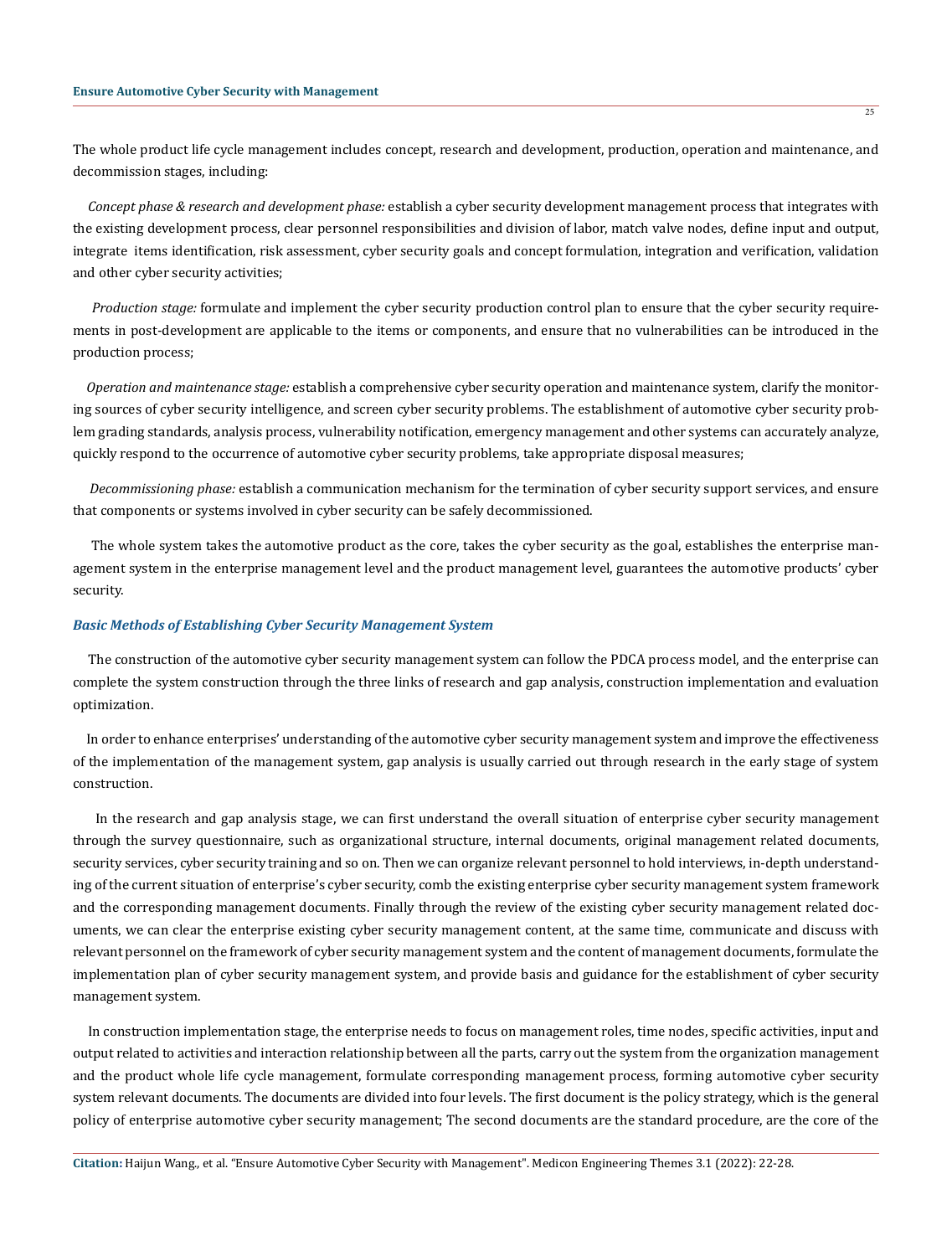system documents, contain the corresponding management requirements; The third level documents are the guide manual, are the specific process of carrying out activities formed according to the actual situation; The fourth documents are record forms, which provide record template documents for the actual operation results of the system.

 After the establishment of the cyber security management system, according to the control requirements of the management system specification document, the enterprise should publish and implement the cyber security management system documents, enter the trial operation stage, and carry out the evaluation and optimization related activities. In the early stage of system operation, the enterprise should carry out the operation and promotion of the cyber security management system, and fully do a good job in the trial operation of the system and the publicity and implementation of the knowledge related to automotive cyber security management. In the trial operation stage of the system, the enterprise should timely find the problems existing in the system documents by deducting, simulating and selecting suitable models, find out the root causes of the problems, improve the corresponding processes and documents, and ensure the effectiveness and suitability of the system.

 In addition, if the enterprise has established a quality management system (QMS) or information security management system (ISMS), the enterprise can associate the automotive cyber security management system with QMS and ISMS, reduce redundant processes and procedures, release enterprise management resources, and reduce cost and increase efficiency while ensuring product cyber security.

### **Evaluation and Optimization of Cyber Security Management System**

 After the establishment of the cyber security management system, the enterprise also needs to improve and optimize it, in order to ensure the advancement, suitability and effectiveness of the enterprise cyber security management system. Therefore, with the popularity of the cyber security management system in the industry, as an important input to optimize the cyber security management system, the evaluation of the cyber security management system has become the focus of the industry. At present, *Automotive Cybersecurity Management System Audit* [11] issued by VDA (Verband der Automobilindustrie) and the international standard *ISO PAS 5112 Road Vehicles - Guidelines for Auditing Cybersecurity Engineering* [12] can provide reference guidance for the evaluation of the cyber security management system.

### *VDA Automotive Cybersecurity Management System Audit*

 The main evaluation methods of *Automotive Cybersecurity Management System Audit* for the automotive cyber security management system include the rating of individual questions and the overall rating, in which the rating results of individual questions as the basis of the overall rating.

 The rating of individual questions mainly evaluates the risk level of each individual question, judges the compliance degree of related work through the evaluation of each individual question, and divides the rating results into three levels: OK, minor non-conformity and major non-conformity. After completing the rating of individual questions, the overall rating result can be output according to the rating results of individual questions, and the operation status of the enterprise's cyber security management system can be divided into three states: audit passed, audit failed; measures must be defined, audit failed.

 Besides, VDA *Automotive Cybersecurity Management System Audit* also explains the key points of cyber security management, risk identification and risk assessment, risk management, the product whole life cycle of the cyber security management and supplier cyber security management, provides support for the rating of individual questions. For the overall rating, VDA *Automotive Cybersecurity Management System Audit* proposed that the automotive cyber security management system re-audit must consider the results of the last audit. Any measures passed in the last audit but not implemented or insufficiently implemented will have a negative impact on the results of the current audit.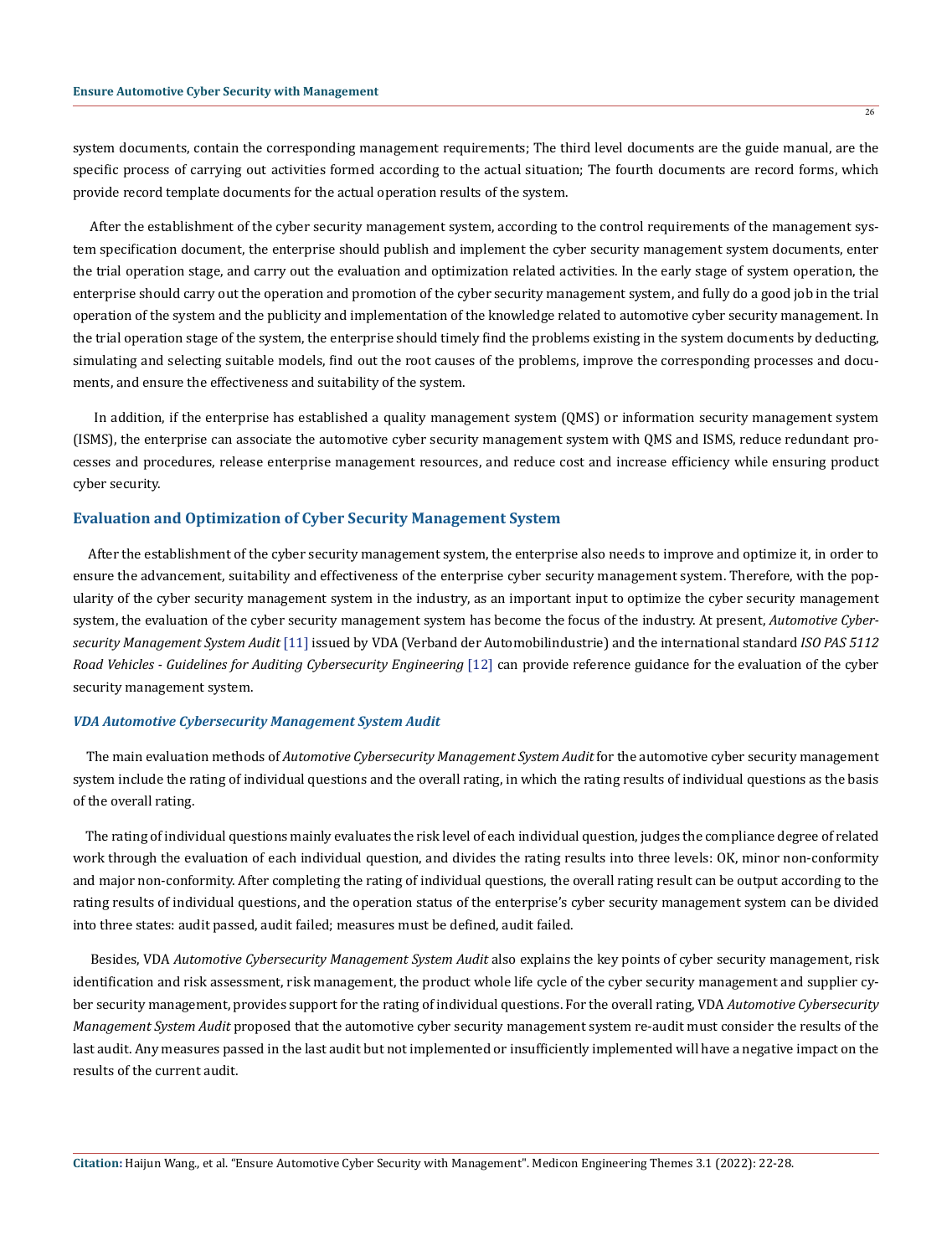## *ISO PAS 5112 Road Vehicles - Guidelines for Auditing Cybersecurity Engineering*

 *ISO PAS 5112 Road Vehicles - Guidelines for Auditing Cybersecurity Engineering* issued on March 31, 2022 provides an example of the audit questionnaire for the requirements of ISO/SAE 21434 standard in Annex A, audits and evaluates cyber security management system in the aspects of cyber security management, cyber security activities, risk assessment and methods, concept and product development stages, post-development stage, distributed cyber security activities and so on. This standard also provides a powerful reference for the evaluation and optimization of automotive cyber security management system.

#### *Suggestions on Key Points of Automotive Cyber Security Management System Evaluation*

By reviewing domestic and foreign standards, regulations and industry practice experience, we believe that the review and evaluation of cyber security management system should focus on the following aspects:

 *Organizational cyber security management:* whether the measures related to automotive product cyber security at the organizational level are sufficient and in place. Such as the provision of relevant resources, the establishment of cyber security culture, the corresponding organizational structure, related training and publicity and so on.

 *Supply chain cyber security management:* the assessment of suppliers' cyber security capabilities, the control of the cyber security level of products provided by suppliers and the division of responsibilities with suppliers on cyber security, etc.

 *Product cyber security development management:* related cyber security development work from concept to pre-SOP, covering threat analysis and risk assessment, system and component security design, testing, verification and validation, etc.

 *Product cyber security production management:* methods for enterprises to implement cyber security requirements in the post-development stage.

 *Product cyber security operation and maintenance management:* product cyber security risk continuous monitoring, product cyber security vulnerability management, product cyber security emergency response, etc.

 To sum up, enterprises should focus on the above evaluation dimensions after establishing the automotive cyber security management system, and conduct a comprehensive evaluation of the effectiveness and adequacy of the system in terms of the completeness of the system, the suitability of the process, the adequacy of the personnel ability, the integrity and consistency of the document record and so on, then optimize and continuously improve the system.

#### **Summary**

 To sum up, in order to ensure the cyber security of automotive products, enterprises should not only have the technical measures to protect the automotive electronic and electrical systems, components and functions from cyber threats, the technical conditions for the detection and disposal of cyber security risk monitoring, cyber security defects and vulnerabilities, etc. More importantly, enterprises should strengthen the management of automotive cyber security from the awareness level, implementation level and continuous optimization level, standardize and restrict the relevant automotive cyber security activities in terms of personnel awareness, process system, supervision and improvement, so as to ensure that all the technical measures of automotive cyber security are implemented and effective.

#### **References**

- 1. Jiatong Zhang. "Analysis on Information Security and Development Suggestions of Intelligent Connected Vehicle". China Informatization 07 (2021): 70-71.
- 2. ZhenGuo, ChaoMa, Guoliang Wang and Tianyu Liu. "Development Status and Prospect of Intelligent Vehicle CyberSecurity Technology". Automotive Parts 02 (2021): 115-121.

 $\overline{27}$